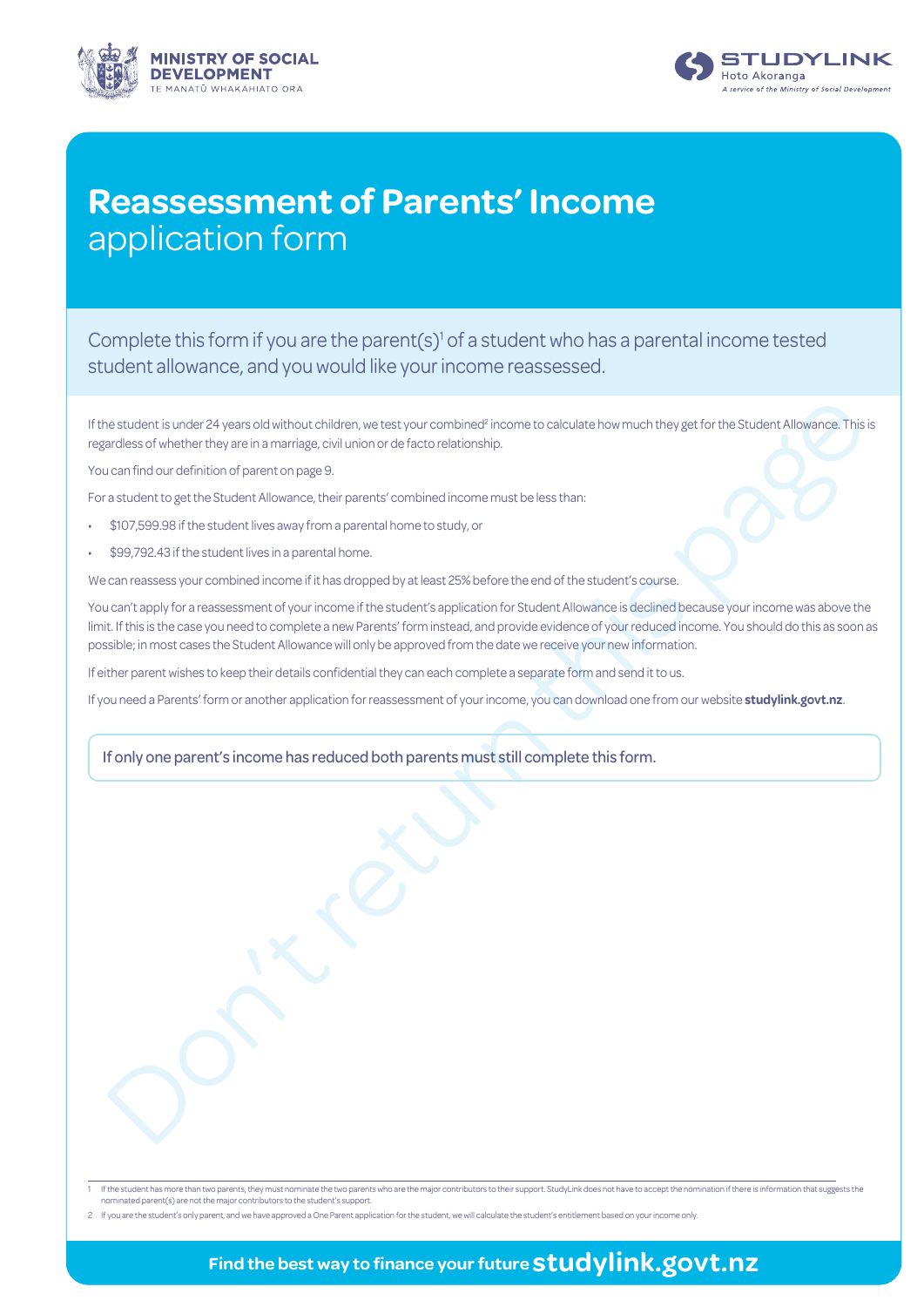# **Before you start – Read this page**

### Here are some important things you need to know before you complete this form.

#### **Use blue or black ink only**

When completing your application you must only use blue or black ink. If your application is completed in any other colour we might get you to complete another one.

#### **Answer all the questions**

You need to answer every question in this application. If a question doesn't apply to you, use 'N/A' or 'nil'. Don't leave the space blank as this could delay the process and the student may not get paid on time.

#### **You may need to provide documents**

You may need to provide certain documents as part of your application – these are listed on page 8.

You remain on the process and the external the application. If a pursision determined in applying way, use N(X) in "hill Continented procedure in the properties of the properties of the properties of the properties of the All documents sent to StudyLink must be a verified copy. A verified copy is a copy of the original document which has been signed and dated by someone like a Solicitor/Lawyer, Notary Public, Court Registrar, an approved person at an education provider, school principal, StudyLink or Work and Income staff member or Justice of the Peace (listed in the Yellow Pages) who can confirm that the copy is the same as the original.

They must print their name and title on each page and write that it is a true copy and sign it.

The best way to send your documents to us is online using **connect.co.nz** Please remember to include the student's name and client number with any documents that you send to us. For more information visit **connect.co.nz**

In most cases you won't have to provide any document that StudyLink has already seen.

Remember to sign and date this application on page 8 and make sure anyone else who needs to sign it has done so.

#### **How to return this form**

The easiest and fastest way to return your completed form to us is online using **connect.co.nz** Please remember to include the student's name and client number.

For more ways to contact us, visit our website **studylink.govt.nz**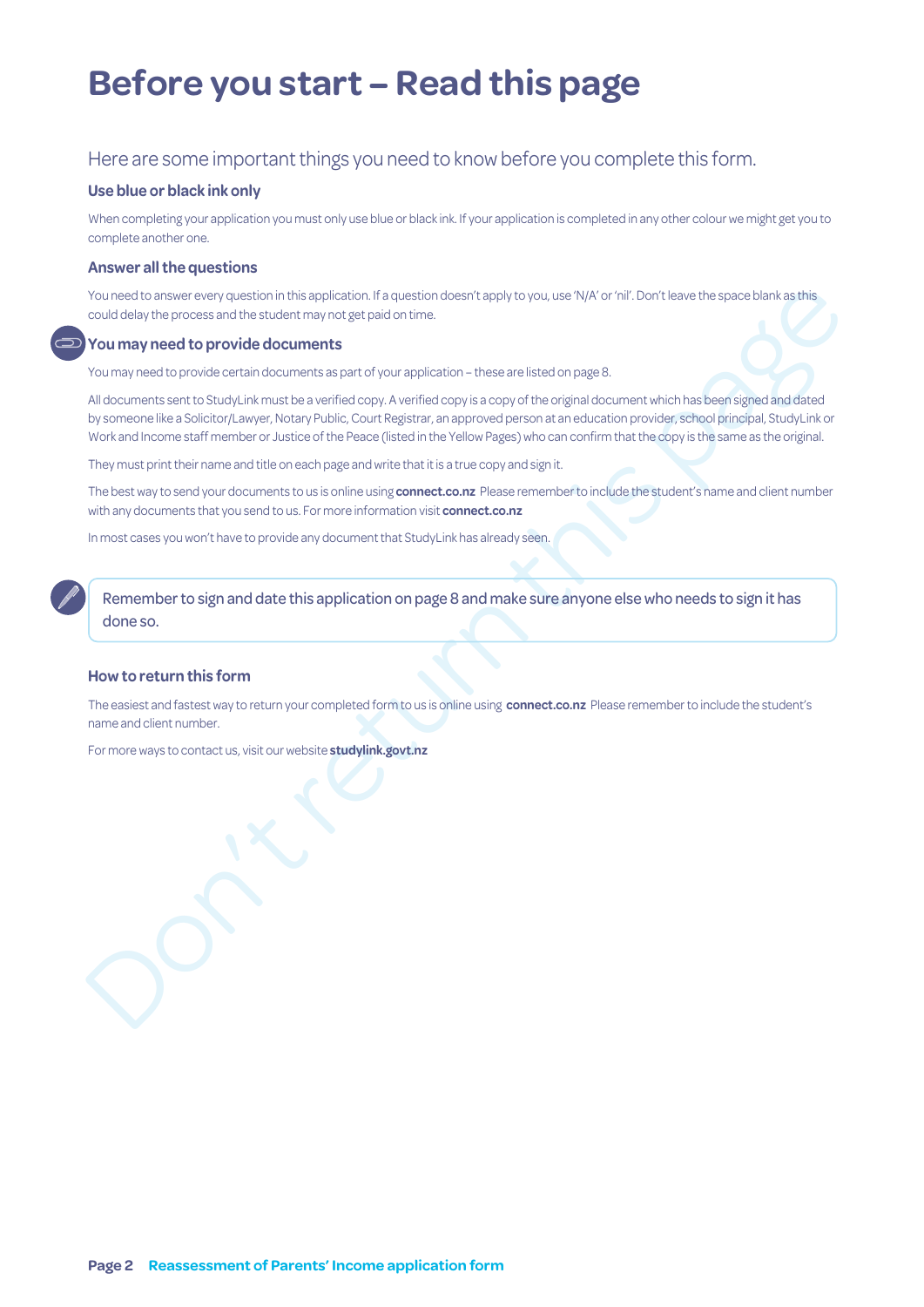#### **1. Whose Student Allowance is this reassessment for?**

This form can be used for more than one student. Each student must have a Student Allowance.

| <b>Student's full name</b> | Date of birth | What is their client number<br>(if known)? | Will the student<br>be living with a<br>parent while they<br>are studying?<br>Yes/No |
|----------------------------|---------------|--------------------------------------------|--------------------------------------------------------------------------------------|
|                            |               |                                            |                                                                                      |
|                            |               |                                            |                                                                                      |
|                            |               |                                            |                                                                                      |
|                            |               |                                            |                                                                                      |
|                            |               |                                            |                                                                                      |

#### **2. What is your legal name as it appears on your birth certificate or passport?**

#### **First parent**

| Middle name(s)<br><b>First name</b> |  | Surname or family name | <b>Relationship to student</b> |  |
|-------------------------------------|--|------------------------|--------------------------------|--|
|                                     |  |                        |                                |  |

#### **Second parent**

| Middle name(s)<br><b>First name</b> |  | Surname or family name | Relationship to student |  |
|-------------------------------------|--|------------------------|-------------------------|--|
|                                     |  |                        |                         |  |

We need to know if you are living in separate households while the student is studying. If you are, we'll disregard \$3,400 of your joint income.

#### **3. What is your street address?**

By street address we mean a physical address. We need this information to determine if you are living in separate households. By separate households we mean living at different addresses for the majority of the week. Separate households do not include addresses used for holiday periods. You need to let us know if this changes.

#### **First parent**

| <b>Flat/House number</b> | <b>Street address</b> |             |           |                |  |  |
|--------------------------|-----------------------|-------------|-----------|----------------|--|--|
|                          |                       |             |           |                |  |  |
| <b>Suburb</b>            |                       | <b>City</b> | Post code | <b>Country</b> |  |  |
|                          |                       |             |           |                |  |  |

#### **Second parent**

| Flat/House number | <b>Street address</b> |             |           |                |  |  |  |
|-------------------|-----------------------|-------------|-----------|----------------|--|--|--|
|                   |                       |             |           |                |  |  |  |
| <b>Suburb</b>     |                       | <b>City</b> | Post code | <b>Country</b> |  |  |  |
|                   |                       |             |           |                |  |  |  |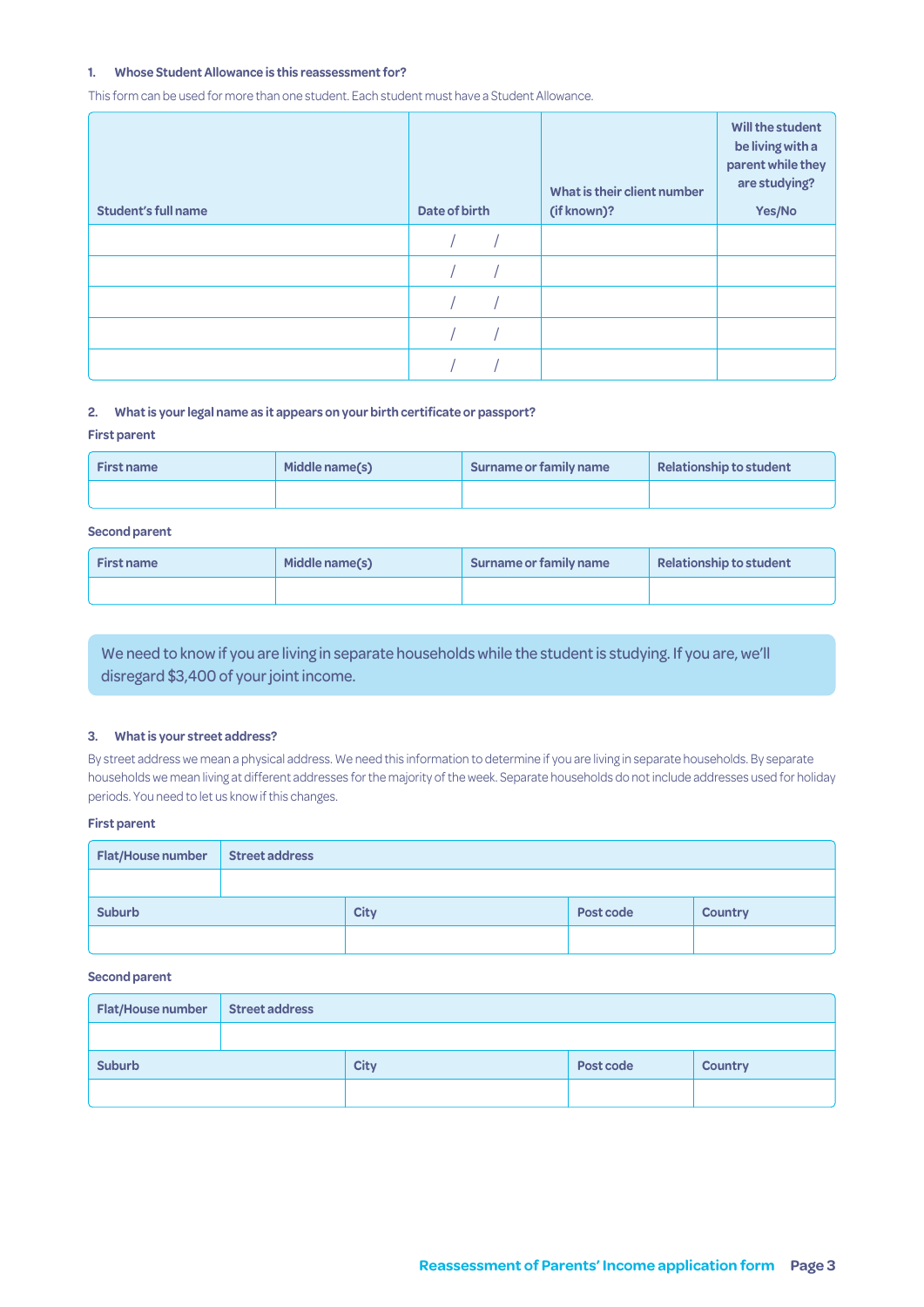#### **3a. What New Zealand address do you want your mail sent to (if different from the above address)?**

If you live overseas, please provide a contact address in New Zealand. If you don't live with the student and want to use their address, please include C/O in front of the address.

#### **First parent**

| <b>Flat/House number</b> | <b>Street address</b> |             |           |                |  |  |  |
|--------------------------|-----------------------|-------------|-----------|----------------|--|--|--|
|                          |                       |             |           |                |  |  |  |
| <b>Suburb</b>            |                       | <b>City</b> | Post code | <b>Country</b> |  |  |  |
|                          |                       |             |           | NEW ZEALAND    |  |  |  |

#### **Second parent**

| <b>Flat/House number</b> | <b>Street address</b> |             |           |                |  |  |
|--------------------------|-----------------------|-------------|-----------|----------------|--|--|
|                          |                       |             |           |                |  |  |
| <b>Suburb</b>            |                       | <b>City</b> | Post code | <b>Country</b> |  |  |
|                          |                       |             |           | NEW ZEALAND    |  |  |

#### **4. How can we contact you?**

#### **First parent**

| Phone | <b>Mobile</b> | Fax | <b>Email</b> |
|-------|---------------|-----|--------------|
|       |               |     |              |

#### **Second parent**

| <b>Phone</b> | <b>Mobile</b> | Fax | <b>Email</b> |
|--------------|---------------|-----|--------------|
|              |               |     |              |

|                                                                                                             | 4a. Are you or have you been paid an Orphan's Benefit, Unsupported Child's Benefit or a Foster Care Allowance for the student? |                      |                             |  |  |
|-------------------------------------------------------------------------------------------------------------|--------------------------------------------------------------------------------------------------------------------------------|----------------------|-----------------------------|--|--|
| <b>First parent</b>                                                                                         |                                                                                                                                | <b>Second parent</b> |                             |  |  |
| $ $ Yes                                                                                                     | No                                                                                                                             | Yes                  | No.                         |  |  |
| 4b. Do you or have you had a Transition Support Living Arrangement through Oranga Tamariki for the student? |                                                                                                                                |                      |                             |  |  |
| <b>First parent</b>                                                                                         |                                                                                                                                | <b>Second parent</b> |                             |  |  |
| Yes                                                                                                         | No                                                                                                                             | Yes                  | $\overline{\phantom{a}}$ No |  |  |
|                                                                                                             |                                                                                                                                |                      |                             |  |  |

#### **5. While supporting the student, will you be supporting any other full-time dependent students 16–23 years old?**

The other students must be aged at least 16 years old on 31 December in the year prior to the application and not older than 23 years old on 1 January in the year of the application.

| Yes |  | $\overline{\phantom{a}}$ No |
|-----|--|-----------------------------|
|-----|--|-----------------------------|

#### **If yes, please give us their details:**

| Student's full name | Date of birth | Which education provider are they studying with |
|---------------------|---------------|-------------------------------------------------|
|                     |               |                                                 |
|                     |               |                                                 |
|                     |               |                                                 |

**We need to see verified copies of each student's birth certificate or passport (unless StudyLink has already seen them).**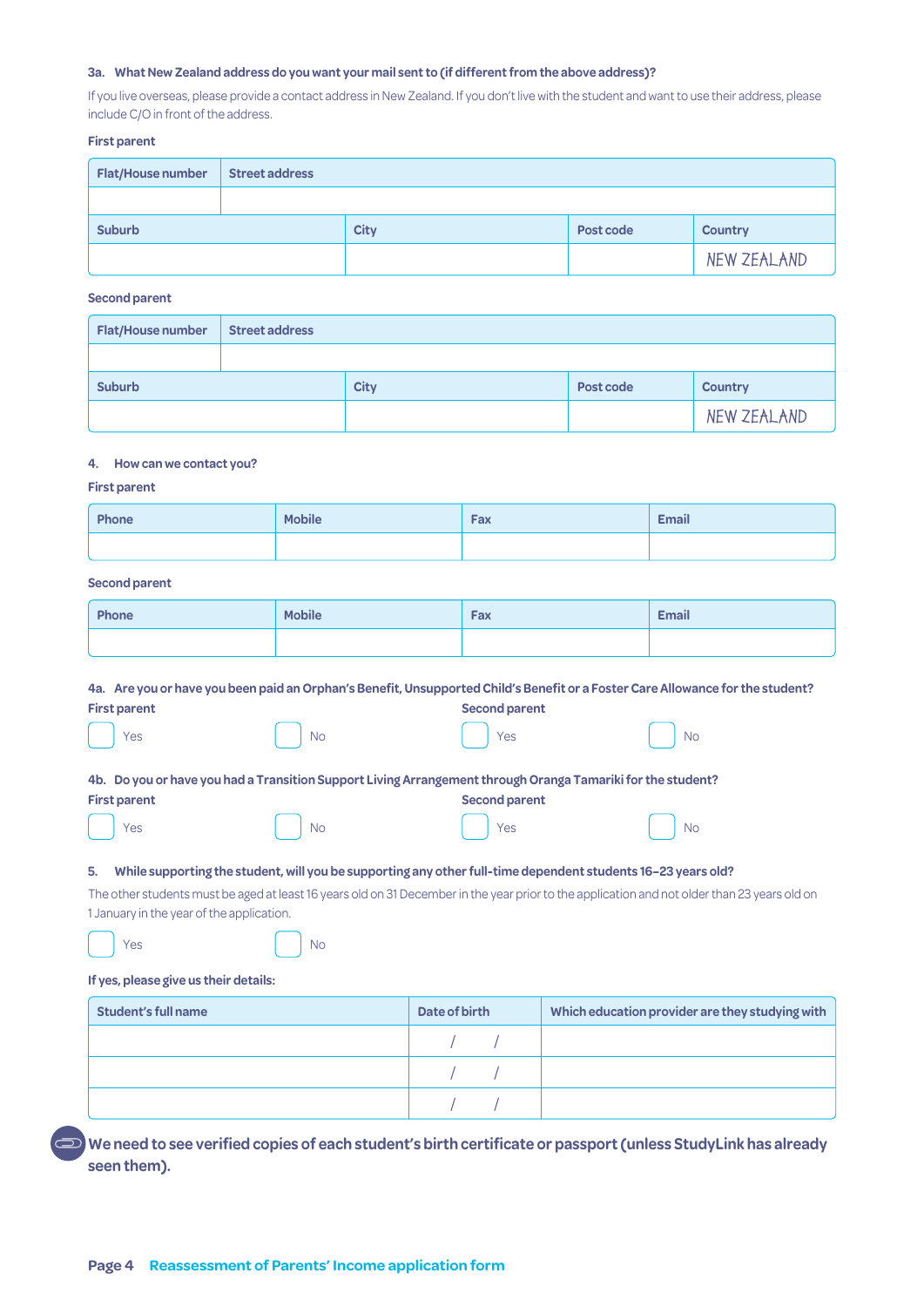| When did the drop in income happen?<br>7.                                                                                                                                                                                                                                   |                     |                                                                                                                                              |
|-----------------------------------------------------------------------------------------------------------------------------------------------------------------------------------------------------------------------------------------------------------------------------|---------------------|----------------------------------------------------------------------------------------------------------------------------------------------|
| Note: a reassessment of your income cannot be completed for an anticipated drop in income.                                                                                                                                                                                  |                     |                                                                                                                                              |
| Day<br>Month<br>Year                                                                                                                                                                                                                                                        |                     |                                                                                                                                              |
|                                                                                                                                                                                                                                                                             |                     |                                                                                                                                              |
| We need to see evidence of the date your income dropped – for example, a verified copy of a letter from<br>your employer (a computer generated payslip must be signed by your employer) or statement from your                                                              |                     |                                                                                                                                              |
| accountant.                                                                                                                                                                                                                                                                 |                     |                                                                                                                                              |
| Tell us about your income                                                                                                                                                                                                                                                   |                     |                                                                                                                                              |
| For more information, including examples on each of these income types, please refer to the glossary section of our website.                                                                                                                                                |                     |                                                                                                                                              |
| Now that your income has dropped, are you receiving a Work and Income benefit, NZ Super or Student Allowance?<br>8.                                                                                                                                                         |                     |                                                                                                                                              |
| We don't need to see evidence of these payments.                                                                                                                                                                                                                            |                     |                                                                                                                                              |
| <b>Second parent</b><br><b>First parent</b>                                                                                                                                                                                                                                 |                     |                                                                                                                                              |
| No (Go to Q9)<br>Yes<br>Yes                                                                                                                                                                                                                                                 |                     | No (Go to Q9)                                                                                                                                |
| client number or don't know it, leave this question blank.                                                                                                                                                                                                                  |                     | This is a number issued to you by StudyLink or Work and Income. This is on your Community Services Card if you have one. If you don't have a |
| <b>First parent's Client number</b>                                                                                                                                                                                                                                         |                     |                                                                                                                                              |
| <b>Second parent's Client number</b>                                                                                                                                                                                                                                        |                     |                                                                                                                                              |
| What is your current annual gross income?<br>9.                                                                                                                                                                                                                             |                     |                                                                                                                                              |
| Please complete the table below and provide us with your current annual gross income from all sources.                                                                                                                                                                      |                     |                                                                                                                                              |
| All income amounts (including all foreign sourced income) must be in New Zealand Dollars (NZ\$).                                                                                                                                                                            |                     |                                                                                                                                              |
| Where the following table is completed by your accountant or tax agent and they have provided their details and signed the declaration page,<br>evidence is not required.                                                                                                   |                     |                                                                                                                                              |
| If you are completing the table yourself we require evidence to support your declarations.                                                                                                                                                                                  |                     |                                                                                                                                              |
| Note: Losses are generally treated as NIL income and cannot be offset against other income sources. Where a loss has been incurred please<br>write "LOSS" in the appropriate field in the income source table below and complete the 'Income offsets' section in this form. |                     |                                                                                                                                              |
| Please refer to the 'Information for parents' on page 9 and 10 of this form for more information about the below income sources.                                                                                                                                            |                     |                                                                                                                                              |
| Income source table                                                                                                                                                                                                                                                         | <b>First parent</b> | <b>Second parent</b>                                                                                                                         |
| <b>Salary and wages</b><br>Any gross yearly salary/wages from an employer, including overtime and other taxable allowances.                                                                                                                                                 | \$                  | \$                                                                                                                                           |
| <b>Ministry of Social Development payments</b><br>This includes any main benefits (for example, Jobseeker Support, Sole Parent Support, Supported<br>Living Payments) Student Allowance or New Zealand Superannuation.                                                      | $\frac{1}{2}$       | \$                                                                                                                                           |
| <b>Shareholder salaries</b><br>Any gross salary payments received from a company you have shareholdings in.                                                                                                                                                                 | \$                  | \$                                                                                                                                           |

**Dividends**

Distributions received from a private or publicly listed company.

 $\updownarrow$   $\updownarrow$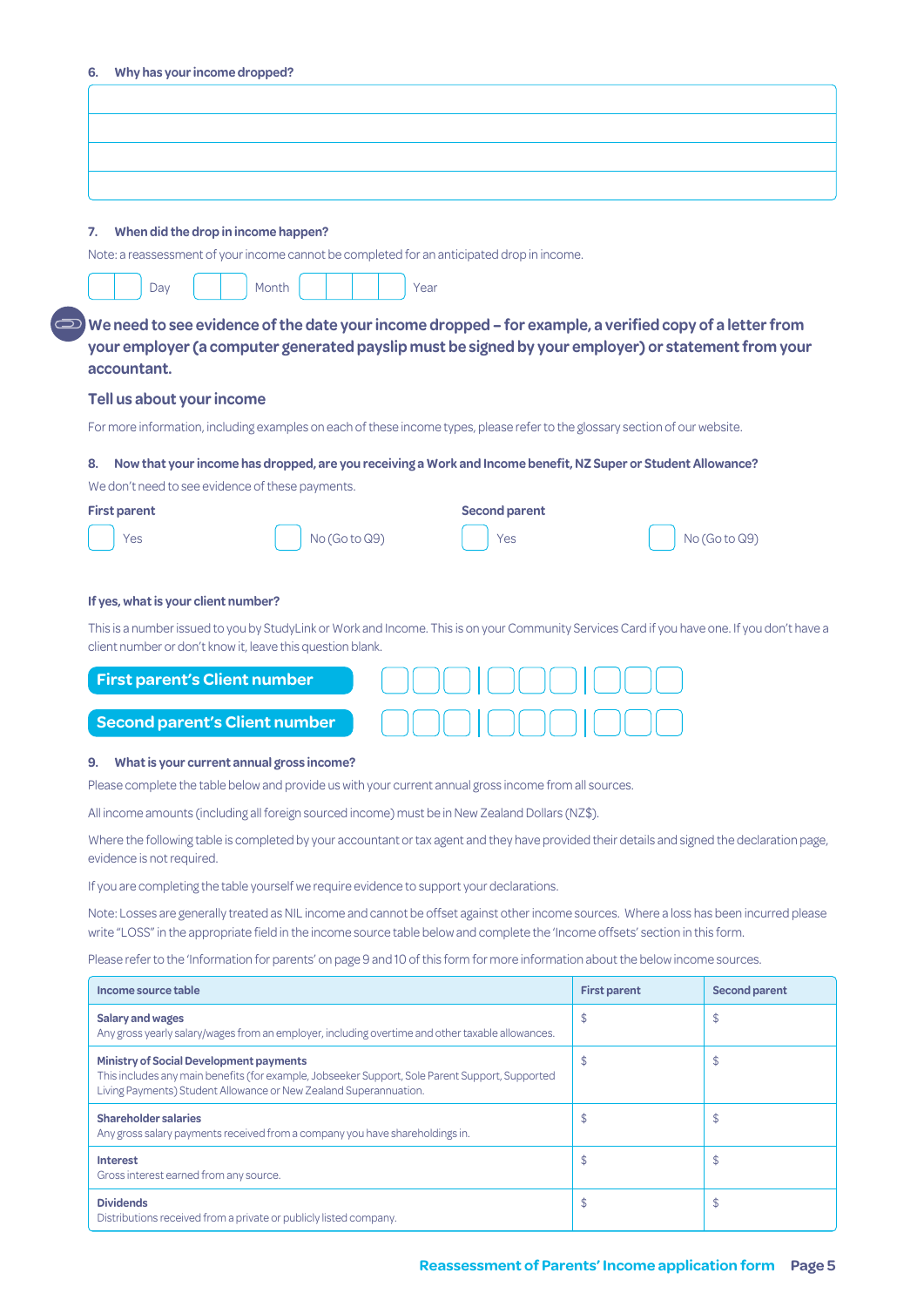| Income source table                                                                                                                                                                                                                                                                                                                                                                  | <b>First parent</b> | <b>Second parent</b> |
|--------------------------------------------------------------------------------------------------------------------------------------------------------------------------------------------------------------------------------------------------------------------------------------------------------------------------------------------------------------------------------------|---------------------|----------------------|
| <b>Accident compensation</b><br>The amount you receive from Accident Compensation Corporation (ACC), a private insurer or<br>employer (this does not include compensation for a loss other than a loss of income or any lump<br>sum compensation under the Accident Compensation Act 2001).                                                                                          | \$                  | \$                   |
| Net rental income<br>All gross profit made from all rental properties you own, less expenses incurred.                                                                                                                                                                                                                                                                               | $\mathfrak{S}$      | \$                   |
| <b>Business net income (sole trader)</b><br>All gross income received by the business, less all expenses incurred.                                                                                                                                                                                                                                                                   | \$                  | \$                   |
| Partnership net income<br>Your proportion of gross income received by the partnership, less all expenses incurred by the<br>partnership.                                                                                                                                                                                                                                             | $\mathsf{\$}$       | \$                   |
| Income of major shareholder held in a closely held company<br>The greater of either zero or the amount calculated using the following formula:<br>(persons (parent's) interest + attributed interest) x (income-dividends)                                                                                                                                                           | $\mathsf{\$}$       | \$                   |
| <b>Director fees</b><br>Fees distributed from a company to a director for services performed.                                                                                                                                                                                                                                                                                        | $\frac{1}{2}$       | \$                   |
| <b>Trust beneficiary income</b><br>All income distributed from a trust to a beneficiary.                                                                                                                                                                                                                                                                                             | $\mathfrak{S}$      | \$                   |
| Attributable trustee income (settlors only)<br>All income for the year of a trust that has not been distributed as beneficiary income.                                                                                                                                                                                                                                               | \$                  | \$                   |
| <b>Tax exempt income</b><br>Salary and wages exempt from income under specific agreements in New Zealand.                                                                                                                                                                                                                                                                            | $\mathsf{\$}$       | \$                   |
| Pensions and annuities, distributions from superannuation/retirement savings schemes<br>The full amount of any overseas pensions (taxable and non-taxable) and 50% of the amount of<br>any New Zealand pension or annuity payments from life insurance or distributions from a private<br>superannuation fund/retirement savings schemes (not including New Zealand Superannuation). | \$                  | \$                   |
| <b>Attributable fringe benefits</b><br>Fringe benefits provided by a company you hold voting interest of 50% or more and/or market value<br>interests of 50% or more (if market value circumstances exist).                                                                                                                                                                          | $\mathfrak{S}$      | \$                   |
| Salary exchanged for private use of an employer-provided motor vehicle<br>The amount of the reduction in your salary when agreeing to a lower salary in exchange for use of a<br>company motor vehicle.                                                                                                                                                                              | $\frac{1}{2}$       | \$                   |
| <b>Employer provided short-term charge facilities</b><br>The amount of short-term charge facilities where it is not already included in your taxable income.                                                                                                                                                                                                                         | \$                  | \$                   |
| <b>Portfolio Investment Entity income (PIE)</b><br>Includes taxable and non-taxable income attributed by a Portfolio Investment Entity.                                                                                                                                                                                                                                              | \$                  | \$                   |
| Income equalisation scheme deposits<br>Includes any deposits made to Inland Revenue as a part of an income equalisation scheme and any<br>interest earned on those deposits. Withdrawals from certain schemes are not considered income.                                                                                                                                             | \$                  | \$                   |
| Income equalisation scheme withdrawals<br>Includes any withdrawals from adverse events income equalisation schemes and forest thinning<br>operations income equalisation scheme. Deposits to these schemes are not considered income.                                                                                                                                                | \$                  | \$                   |
| Other sources of income<br>If there are any further income sources not included above (i.e. non-NZ tax resident overseas<br>taxable income) please state here. This includes where you might have directly or indirectly<br>deprived yourselves of income (which would result in the student getting a Student Allowance or<br>payment at a higher rate).                            | \$                  | \$                   |
| <b>TOTAL INCOME: The total of ALL income in this Income source table</b>                                                                                                                                                                                                                                                                                                             | \$                  | \$                   |

#### **Income offsets**

For Student Allowance parental income purposes, offsets of losses between entities generally cannot occur. Where any offsets have occurred as part of calculations above, please explain why this is allowable under section MB 3(3) of the Income Tax Act 2007.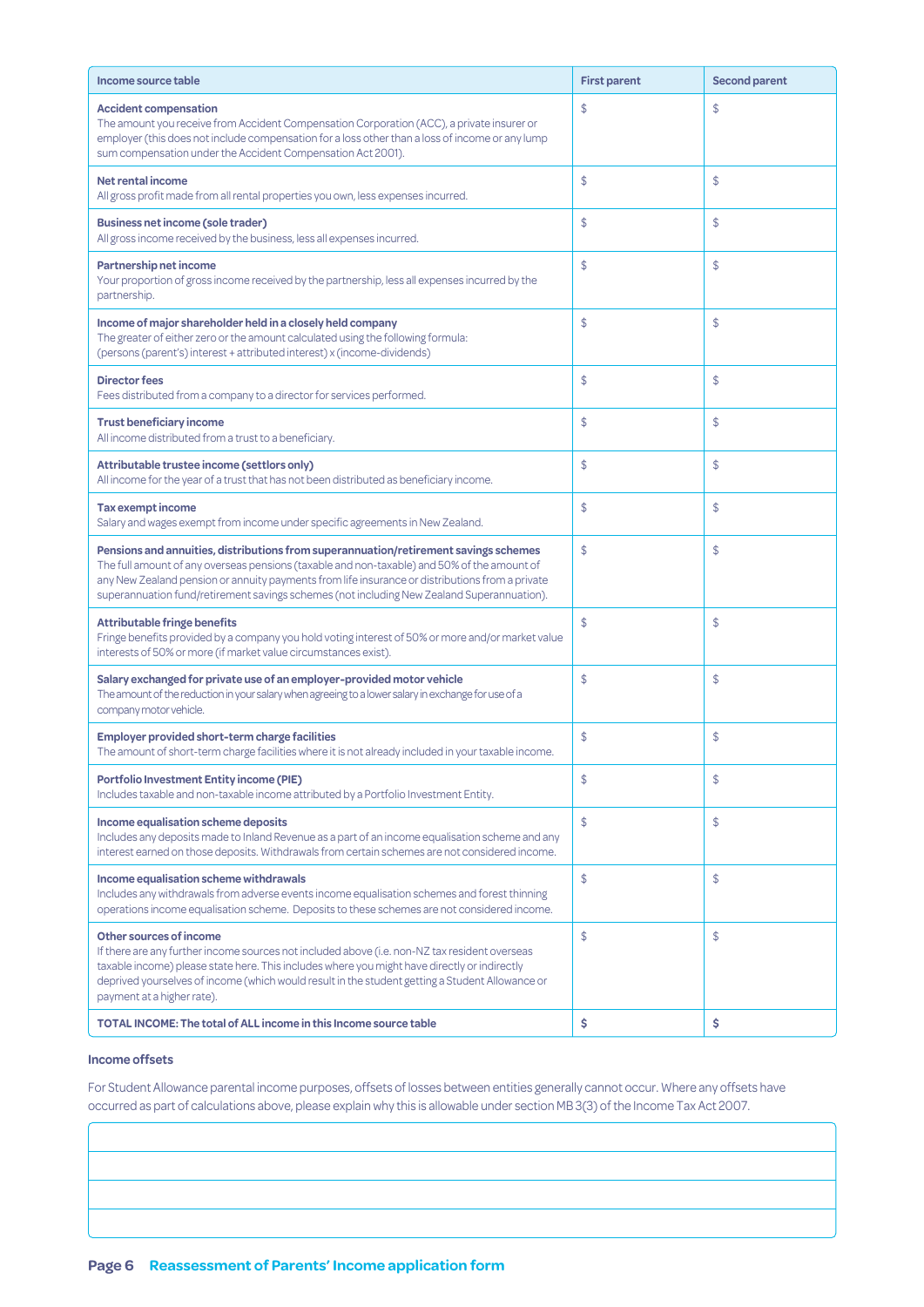#### **10. If you don't receive any income please explain why.**

#### **First parent**

**Second parent**

# **First parent Declaration for Accountant/Tax Agent**

If you have completed/provided the income information on the Income source table and you are the accountant/tax agent of the parent/s, please provide your details and sign below.

| <b>First name</b>                                                                                                                                                                     | <b>Surname or family name</b> |     | <b>Business name (if applicable)</b>        |  |  |
|---------------------------------------------------------------------------------------------------------------------------------------------------------------------------------------|-------------------------------|-----|---------------------------------------------|--|--|
|                                                                                                                                                                                       |                               |     |                                             |  |  |
| Phone                                                                                                                                                                                 | <b>Email</b>                  |     |                                             |  |  |
|                                                                                                                                                                                       |                               |     |                                             |  |  |
| <b>Accountant's/Tax Agent's signature</b>                                                                                                                                             |                               |     |                                             |  |  |
|                                                                                                                                                                                       |                               | Day | $\overline{c}$<br>Month<br>$\Omega$<br>Year |  |  |
|                                                                                                                                                                                       |                               |     |                                             |  |  |
|                                                                                                                                                                                       |                               |     |                                             |  |  |
| <b>Second parent</b>                                                                                                                                                                  |                               |     |                                             |  |  |
| <b>Declaration for Accountant/Tax Agent</b>                                                                                                                                           |                               |     |                                             |  |  |
| If you have completed/provided the income information on the Income source table and you are the accountant/tax agent of the parent/s,<br>please provide your details and sign below. |                               |     |                                             |  |  |
| <b>First name</b>                                                                                                                                                                     | <b>Surname or family name</b> |     | <b>Business name (if applicable)</b>        |  |  |
|                                                                                                                                                                                       |                               |     |                                             |  |  |
| Phone                                                                                                                                                                                 | <b>Email</b>                  |     |                                             |  |  |
|                                                                                                                                                                                       |                               |     |                                             |  |  |
| <b>Accountant's/Tax Agent's signature</b>                                                                                                                                             |                               |     |                                             |  |  |
|                                                                                                                                                                                       |                               | Day | $\overline{c}$<br>Month<br>0<br>Year        |  |  |
|                                                                                                                                                                                       |                               |     |                                             |  |  |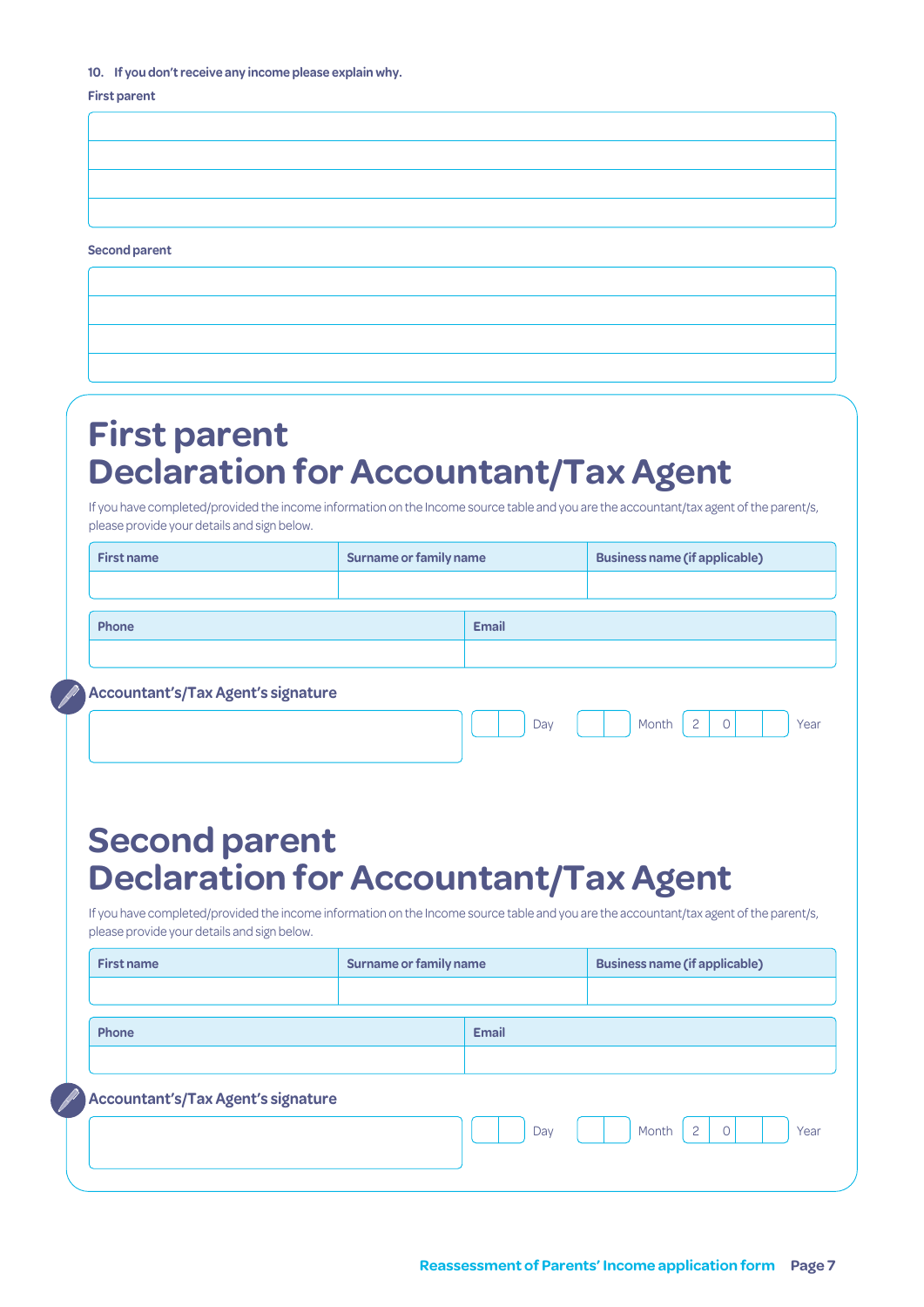| <b>Parents' checklist</b>                                                                                                                              | <b>First</b><br>parent | Second<br>parent |
|--------------------------------------------------------------------------------------------------------------------------------------------------------|------------------------|------------------|
| Make sure the Total income has been included on the Income source table on pages 5 and 6.                                                              |                        |                  |
| If your accountant or tax agent has completed the Income source table on your behalf, make sure they have also completed<br>the declaration on page 7. |                        |                  |

## **但Documents to provide**

**Where the Income source table is completed by your accountant or tax agent and they have provided their details and signed the declaration page, evidence is not required.**

**If you have completed the table yourself we require evidence to support your declarations.** 

All documents sent to StudyLink must be a verified copy. A verified copy is a copy of the original document which has been signed and dated by someone like a Solicitor/Lawyer, Notary Public, Court Registrar, an approved person at an education provider, school principal, StudyLink or Work and Income staff member or Justice of the Peace (listed in the Yellow Pages) who can confirm that the copy is the same as the original. They must print their name and title on each page and write that it is a true copy and sign it.

**First** 

**Second parent**

The best way to send your documents to us is online using **connect.co.nz** Please remember to include the student's name and client number with any documents that you send to us. For more information visit **connect.co.nz**

You need to provide any information we need before the end of the student's course or their Student Allowance application may be closed.

|                                                                                                                                                                                                                                                                                                                                                                                                                                                                                                                                                                                                                                                                                                                                                                                                  | parent |
|--------------------------------------------------------------------------------------------------------------------------------------------------------------------------------------------------------------------------------------------------------------------------------------------------------------------------------------------------------------------------------------------------------------------------------------------------------------------------------------------------------------------------------------------------------------------------------------------------------------------------------------------------------------------------------------------------------------------------------------------------------------------------------------------------|--------|
| Evidence of any income you receive. For example, recent payslips (you need to provide at least four weeks of income and<br>computer generated payslips must be signed by your employer), a letter or statement from your employer, a detailed<br>statement from your accountant or Inland Revenue (this can be printed from your myIR but must show the web address),<br>details of rental income and expenses, taxable boarder income, or a tax assessment notice of the country or countries you<br>receive income from stating your income before tax, or a letter from your bank(s), social security or pension provider, or any<br>other organisation you get income from. If your income hasn't changed since the last complete financial year you can provide<br>evidence of this income. |        |
|                                                                                                                                                                                                                                                                                                                                                                                                                                                                                                                                                                                                                                                                                                                                                                                                  |        |

Evidence of your nil taxable income – if you don't have any income. For example, a letter or statement from Inland Revenue or your accountant, as well as a statement detailing how you support yourself on nil income. If you receive financial help from someone else, they need to complete a written statement confirming that they have been financially supporting you, and the amount of financial assistance you have received from them - this statement must also state if the assistance received is a gift or a loan that needs to be repaid.

Birth certificates or passports for other full-time students. You won't need to provide these if StudyLink has already seen them.

## **Parents' declaration**

The information I have provided is true and I have not left anything out. I understand I may be asked to provide further evidence to support the income details I have given and that I could be prosecuted if I make a false statement.

#### **First parent's signature**

|                                                                                                                                                                                                                                                                                                                                | Day | Month |  | Year |
|--------------------------------------------------------------------------------------------------------------------------------------------------------------------------------------------------------------------------------------------------------------------------------------------------------------------------------|-----|-------|--|------|
| <b>Second parent's signature</b>                                                                                                                                                                                                                                                                                               | Day | Month |  | Year |
| If your child is approved a Student Allowance and you're receiving child support or Working for Families Tax<br>Credits for them, you need to contact Inland Revenue straight away as your entitlement may be affected.<br>You can contact Child Support on 0800 221 221 and Working for Families Tax Credits on 0800 227 773. |     |       |  |      |
| If you're receiving any assistance from Work and Income, you need to contact them straight away too. You<br>can contact Work and Income on 0800 559 009.                                                                                                                                                                       |     |       |  |      |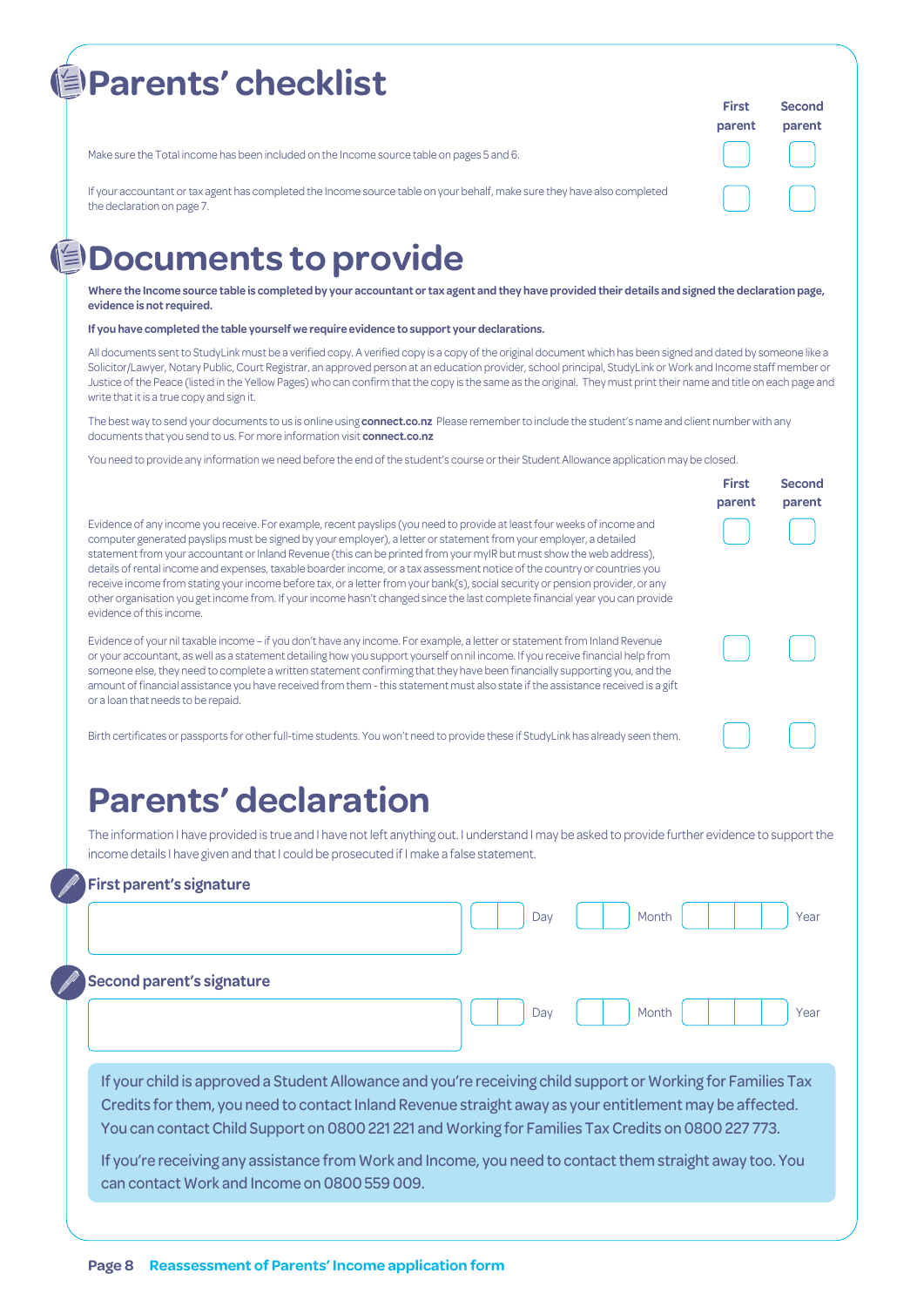# **Information for parents**

## **Definition of a parent**

A parent includes a natural or adoptive parent, step-parent<sup>1</sup>, partner<sup>2</sup> of a parent, some caregivers, and any other person acting in place of a parent<sup>3</sup> who is financially responsible for the student.

#### **Caregivers who are not parents**

A person (including their spouse or partner) who is, or has been, a caregiver of a student is not considered a parent if they:

- are receiving or have received a Foster Care Allowance, Orphan's Benefit or Unsupported Child's Benefit for the student, or
- are providing or have provided a Transition Support Living Arrangement through Oranga Tamariki for the student.

## **Income definitions**

For more information on Parental income, please refer to 'Parents' income – Student Allowance definition' in the glossary section on the StudyLink website: **[studylink.govt.nz](http://www.studylink.govt.nz)**

#### **Offsetting income losses – MB 3 of Income Tax Act 2007**

**Offsetting income losses – MB 3 of Income Tax Act 2007**<br>
For Student Allowance parental income purposes, where a loss has occurred, it is generally regarded as nil<br>
income an exception does seize to tothis nule. Where a For Student Allowance parental income purposes, where a loss has occurred, it is generally regarded as nil income: an exception does exist to this rule. Where a parent has multiple business or investment activities of a kind that are normally associated with each other, a loss from one activity may be able to be offset against the profit from the other activity.

#### **Ministry of Social Development payments**

This is the gross amount of any income from a main benefit that you receive from Work and Income, New Zealand Superannuation or from a Student Allowance.

Note: A main benefit includes, Jobseeker Support, Sole Parent Support, Supported Living Payment, Emergency Benefit, Youth Payment and Young Parent Payment. Any supplementary assistance you receive (e.g. Accommodation Supplement) is not included as income.

#### **Salary/Wages**

This is the total amount of any salary or wages (taxable or nontaxable) you are paid by an employer. This includes paid parental leave and overseas salary and wages. This does not include non-taxable allowances or any wages you draw from a business, partnership or company you operate.

#### **Shareholder salaries**

This is the gross salary or remuneration distributed from a company to a shareholder for services performed. This is paid before the final net profit is determined. This is listed as an expense from the company.

#### **Interest**

Gross interest earned from any source. This includes any money earned from an interest bearing bank account.

#### **Dividends**

Dividends are part of a company's profit that is passed on to its shareholders. These are paid to shareholders according to the proportion of the company they own. Unit trusts are treated as companies for tax purposes and unit trust distributions are treated as dividends.

#### **Accident compensation**

Any ongoing gross payments paid to you as a result of an accident/ injury. This does not include compensation for a loss other than for a loss of income or any lump sum compensation under the Accident Compensation Act 2001.

#### **Net rental income**

This is the net income (gross income less expenses) made from all rental properties that you own. Income from rental properties that are part of a business or trust must be included in any business or trust income declared.

#### **Business net income (Sole Trader)**

This is the gross amount of any income that is received as a result of business activity less all expenses.

#### **Partnership net income**

Your proportion of net income (gross income less expenses) received by the partnership.

#### **Director fees**

All fees distributed from a company to a director for services performed.

*Continued …*

3 A person acting in place of a parent can include grandparents, other relatives (including whangai), and some current and former caregivers and guardians of the student.

<sup>1</sup> A step parent is a person who is married, or in a civil union or de facto relationship with, the parent of the student

<sup>2</sup> A partner is a person who is married, or in a civil union or de facto relationship with, the parent of the student.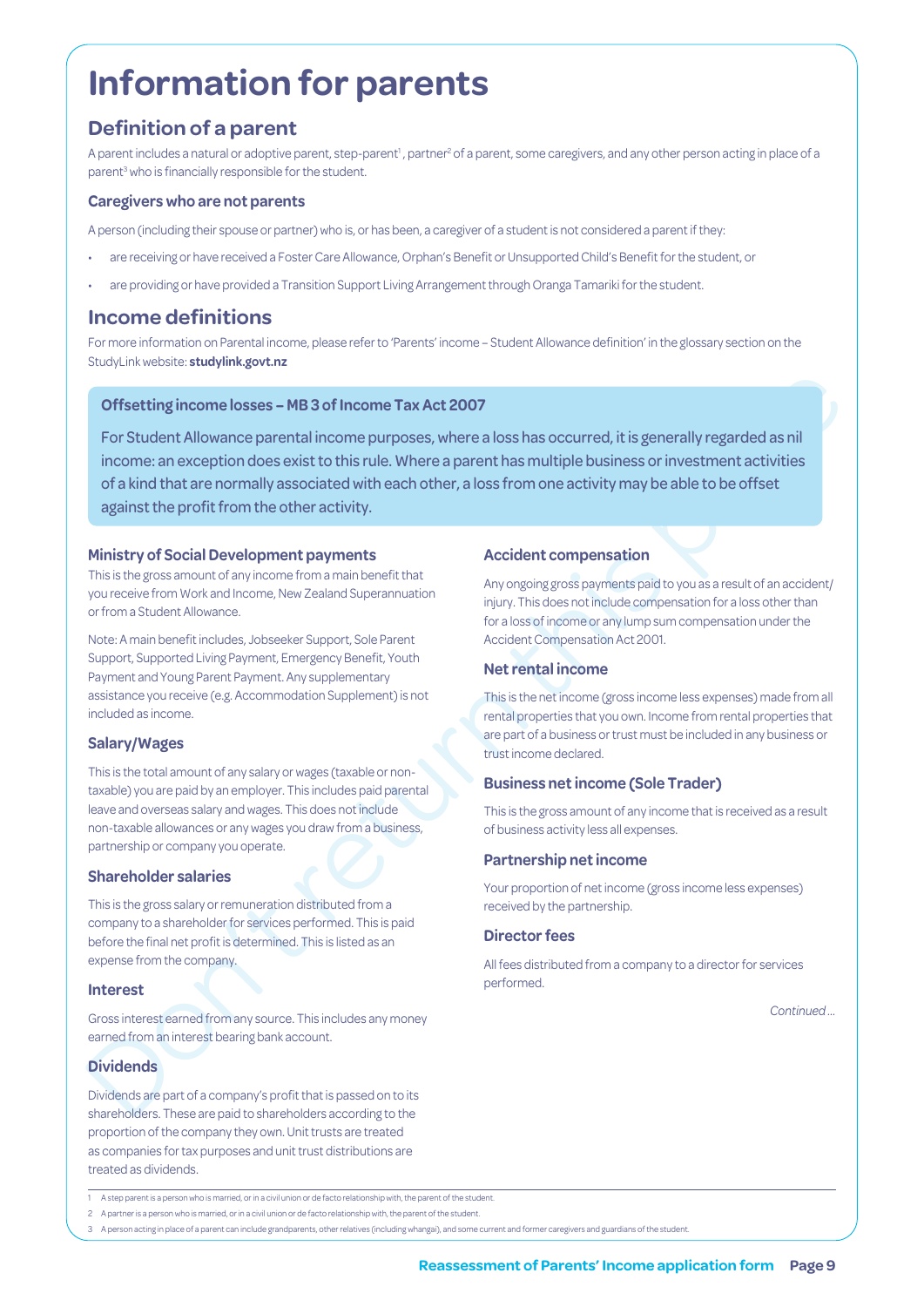#### **Income of major shareholders held in a closely held company**

A closely held company is a company where at any time there are five or fewer people whose voting interests in the company is more than 50% or, if market value circumstances exist for the company, there are five or fewer people whose market value interest in the company is more than 50%.

If a parent is a major shareholder in a closely held company, the income is the greater of either zero or the amount calculated using the following formula:

#### **(parents' interest + attributed interest) x (income – dividends)**

#### **Attributable trustee income**

#### (MB 7 of the Income Tax Act 2007)

the following formula:<br> **Attributable fringe benefits**<br> **Conserts interest attributable fringe benefits (2027)**<br> **Conserts in the fringe benefits (2027)**<br> **Conserts in the fringe benefits (2027)**<br> **Conserts in the fringe** All income for the year of a trust that has not been distributed as beneficiary income is income attributed to the settlors of the trust. Generally a settlor is a person who transfers value in cash or kind to the trust for the benefit of the beneficiaries. You are also a settlor if you provide financial assistance to a trust (or for the benefit of the trust) with an obligation to pay you back on demand, and you don't ask the trust to pay you back or you defer making the request for repayment.

#### **Trust beneficiary income**

All income distributed from a trust to a beneficiary.

#### **Trustee fees**

This is any income paid to you from a trust as trustee for services performed.

#### **Personal Drawings**

Any payments withdrawn from any entity for personal use in addition to the salary and profit paid to you.

#### **Other payments exceeding \$5,000.00 a year**

(MB 13 of the Income Tax Act 2007)

Payments received from any other person used for your family's usual living expenses or to replace diminished income can be considered income. These are payments that were used for something you and your family would otherwise have paid for yourselves.

Note: There are exclusions that are outlined under MB 13 (2) of the Income Tax Act 2007.

#### **Income from boarders**

The Inland Revenue website outlines what amount of any declared boarding payments are deemed to be taxable. This amount will depend on the costs incurred and payments received. Please see Inland Revenue's website for more information **ird.govt.nz**.

#### **Tax exempt income**

#### (MB 1(2) of the Income Tax Act 2007)

This includes salary and wages exempt from income under specific international agreements in New Zealand. It includes employees of international organisations such as the United Nations or the Organisation for Economic Cooperation and Development (OECD) or under the Diplomatic Privileges and Immunities Act 1968.

#### **Pensions and Annuities**

(MB 5, 6 and 10 of the Income Tax Act 2007)

This includes overseas pensions (state NZ\$). Also, 50% of the amount of income, pensions or annuities from a life insurance policy or private superannuation fund. This may also include certain distributions from retirement saving schemes or private superannuation schemes before the retirement age (65 years old). Please see Inland Revenue's website for more information **ird.govt.nz**.

#### **Attributable fringe benefits**

(MB 8 of the Income Tax Act 2007)

The value of any attributable fringe benefits received and the fringe benefit tax paid by the company is required to be declared by all shareholder-employees if you hold voting interest of 50% or more in a company.

#### **Salary exchanged for private use of an employerprovided motor vehicle**

(MB 7B of the Income Tax Act 2007)

From 1 April 2014, if you agreed to a lower salary in exchange for private use of a company motor vehicle, the amount of your salary reduction is treated as part of your income. If the use of the vehicle just comes with the job then do not include the value.

#### **Employer-provided short term charge facilities**

(MB 7B of the Income Tax Act 2007)

As of 1 April 2014, if your employer is providing you with a shortterm charge facility that allows you to buy, hire, or charge goods or services at a discounted rate this can be treated as income. It would be considered income if the benefits are either more than 5% of your salary and wages, or \$1,200.

#### **Portfolio Investment Entity Income (PIE)**

(MB 1(5) of the Income Tax Act 2007)

This includes an amount of taxable or non-taxable income attributed by a PIE fund to you, except if the PIE fund is a 'lockedin' superannuation fund or retirement savings scheme (e.g. KiwiSaver).

#### **Income equalisation scheme deposits**

(MB 9 of the Income Tax Act 2007)

The income equalisation scheme allows you to deposit income from farming, fishing or forestry to Inland Revenue. The amount deposited into the income equalisation scheme is considered income and any interest earned on those deposits.

Withdrawals from the scheme are not considered income.

#### *Adverse events and forest thinning operations income equalisation schemes.*

Withdrawals from adverse events income equalisation schemes and forest thinning operations income equalisation schemes are parental income as they are taxable.

Deposits are not parental income.

**Note**: Generally refunds (excluding interest) are not considered income.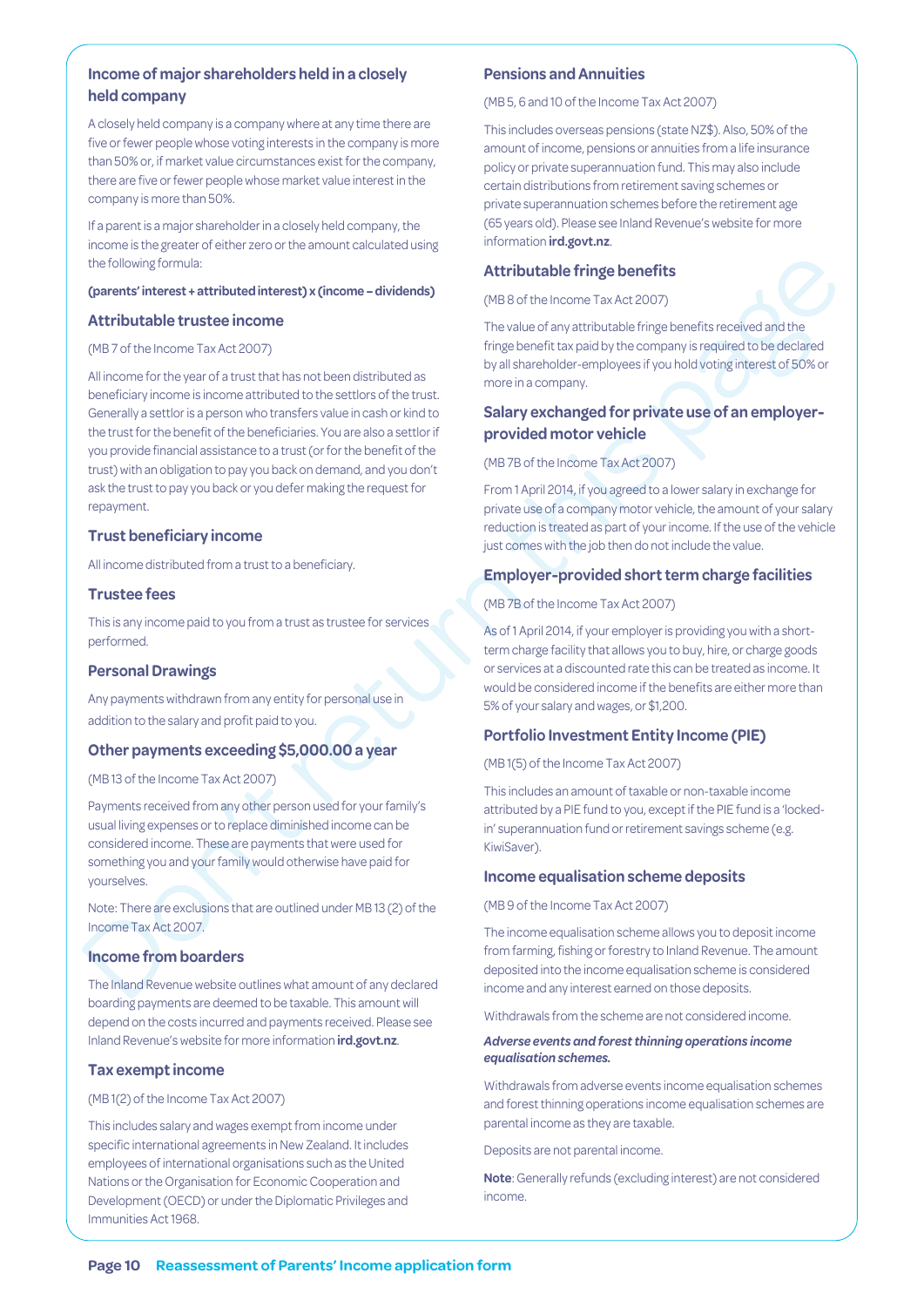# **How we protect your privacy**

## **Collecting your information**

**We collect your personal information, so we can provide income support, NZ Super or Veteran's Pension, Student Allowance, or Loans and connect you with employment, education and housing services. We do this under various Acts, which are all listed on our website at [workandincome.govt.nz/p](http://www.workandincome.govt.nz/about-work-and-income/privacy-notice/index.html)rivacy**

- To help us do this, we collect information about your identity, your relevant history, and your eligibility for our services.
- We get this information directly from you, and we sometimes collect information about you from others, including other government agencies.
- You can choose not to give us your personal information, but we might not be able to help you if you don't.

### **Using your information**

#### **We use the information you give us to make decisions about the best way to help you.**

- These decisions may be about:
	- whether you're eligible for our services
	- running our operations and ensuring our services are effective
	- the services we'll provide in the future.

### **Sharing your information**

including other government agencies.<br>
• You can choose not to give us your personal information, but we might not be able to help you if you don't<br>
Using your information you give us to make decisions about the best way to **Sometimes, we need to share your information outside our Ministry to reach our goal of helping New Zealanders to be safe, strong, and independent.**

- To do this, we may share your information with:
	- prospective employers to help you find work
	- contracted service providers that help us to help you
	- health providers if we need your medical information to assess your eligibility
	- other government agencies when we have an agreement with them
	- some other governments if you may be eligible to get or are getting an overseas pension.
- We also share personal information when the law says we have to.

### **Respecting you and your information**

**We make sure we follow the Privacy Act to do what's right when we use your information.**

- We treat you and your information with respect, by acting responsibly and being ethical.
- We make sure any technology we use meets strict security standards so it keeps your information safe.

### **Get in touch if you have a question**

#### **You have a right to ask to see your personal information, and to ask for it to be corrected if it's wrong.**

- If you have a question or a complaint, please get in touch.
- You can find full details about what we do with personal information in our privacy notice at: **[workandincome.govt.nz/p](http://www.workandincome.govt.nz/about-work-and-income/privacy-notice/index.html)rivacy**